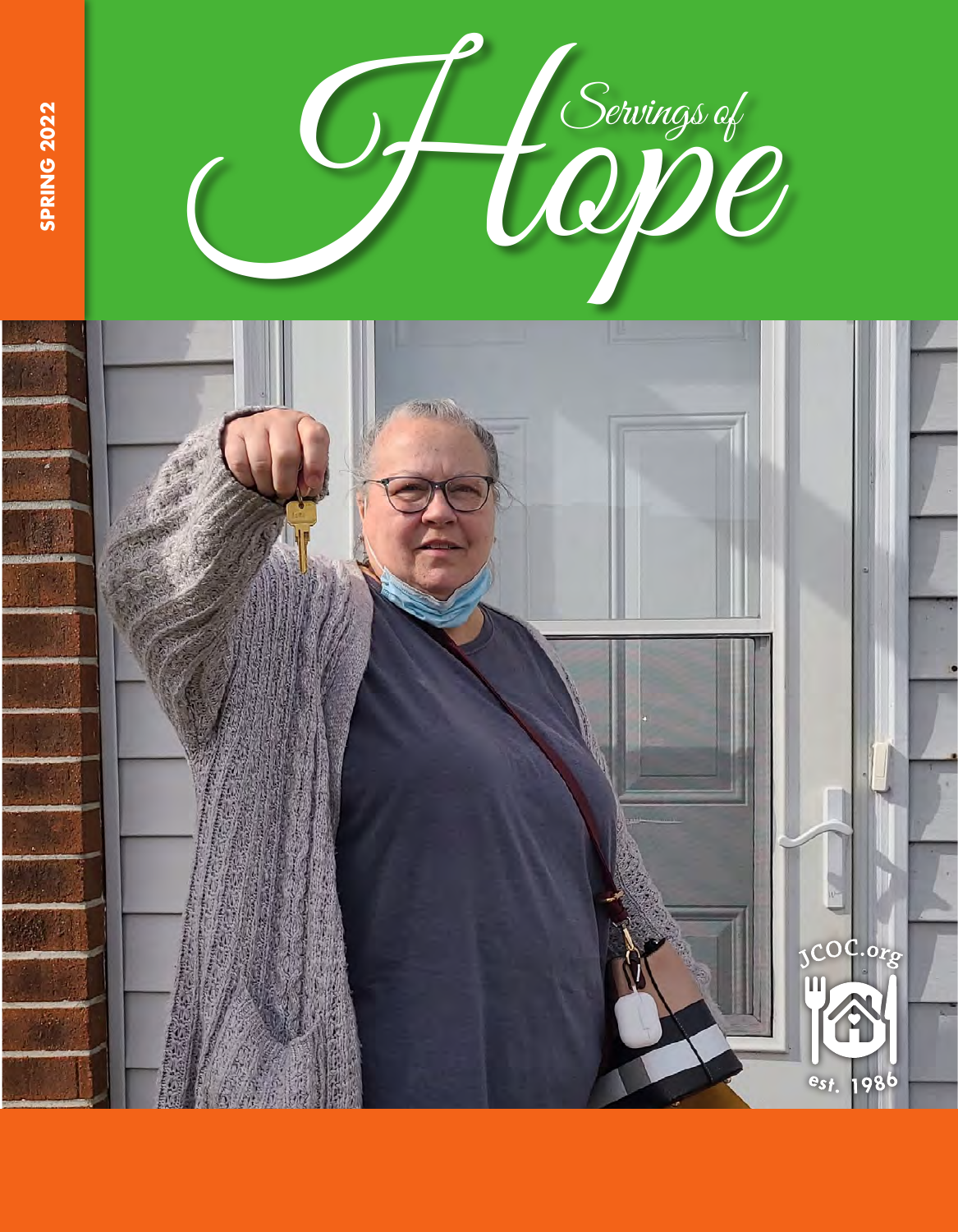![](_page_1_Picture_0.jpeg)

*Rasheed's homelessness ended in January!*

![](_page_1_Picture_2.jpeg)

*Rasheed is thankful for his room for rent as he attends college.*

# THE NEWSFEED

![](_page_1_Picture_5.jpeg)

Thank you! Your generosity allowed us to give 419 Holiday Food Baskets to hungry households last year.

We earned a 2022 Platinum Seal with Candid! Look at our profile to learn more and make a difference with your support: www. guidestar.org/ profile/54-1417126

![](_page_1_Picture_8.jpeg)

Mark your calendars for May 10th! It will be a day for everyone to support JCOC's campaign at Givelocal757.org.

Platinum Transparency

Candid.

2022

Choose JCOC at your workplace giving campaigns including United Way of South Hampton Roads and CFC.

![](_page_1_Picture_11.jpeg)

![](_page_1_Picture_12.jpeg)

# TODD'S TALK

![](_page_1_Picture_14.jpeg)

*Todd Walker Executive Director*

housing programs save lives by getting the most vulnerable people off the streets and into a place they can afford while beginning their healing process and work towards being independent, productive members of the community.

homeless brothers and sisters.

I challenge you to join me and be a part of JCOC's Hoops for Hunger and Homelessness campaign this month! Check out my challenge video on jcoc.org, and see if you can beat my score. Your support will help to eliminate hunger and homelessness in our community. In closing, no one has the power to change the past, but within all of us, we have the power to shape the future. Your support of JCOC will help make these unsung champions' future very bright.

As Spring quickly approaches, I look forward to warmer weather and watching college basketball's March Madness tournament! I love basketball! The excitement March Madness brings to me as we enjoy the games leading to the crowning of a new college basketball champion remind me of some unsung champions. Ones most of us will never meet or notice. Our

I've heard first hand when people put so many expectations on them while they struggle to survive day by day. "They need to stay clean from drugs and alcohol," or "they just need to get a job". Homelessness is a traumatic experience for those we serve. We have to display empathy and meet people where they are currently to see progress. Every day, JCOC's

## TAKE JCOC'S HOOPS FOR HUNGER & HOMELESSNESS CHALLENGE

### *MARCH 13TH THROUGH APRIL 4TH*

OUR GOAL IS TO RAISE \$22,000 DURING MARCH MADNESS THIS YEAR.

1. Shoot and Post a Video: how many baskets can you make in 30 seconds? Play on a basketball court, in your driveway; or at the office. It doesn't matter where!

*For example, say: "Hi! I'm [your name], and I'm taking JCOC's Hoops for Hunger and Homelessness Challenge. Let's see how many baskets I can make in 30 seconds. I'm going to give online at jcoc.org. [friend's name], I challenge you to take JCOC's Hoops for Hunger and Homelessness Challenge and beat my score!*

2. Pass the Ball: share your challenge video on social media profiles and/ or email at least once during March Madness (March 13 - April 4). Don't forget to tag @JCOCVB!

3. Go for the Win: please make a donation at jcoc.org or include a check in the enclosed envelope.

- \$25 can provide toiletries for four housing clients.
- \$50 can feed 10 hungry guests at Community Dinner.
- \$150 can shelter one homeless adult for four nights.

![](_page_1_Picture_28.jpeg)

**YOU CAN BE A PART OF #TEAMJCOC WHETHER OR NOT YOU'RE A BASKETBALL FAN!**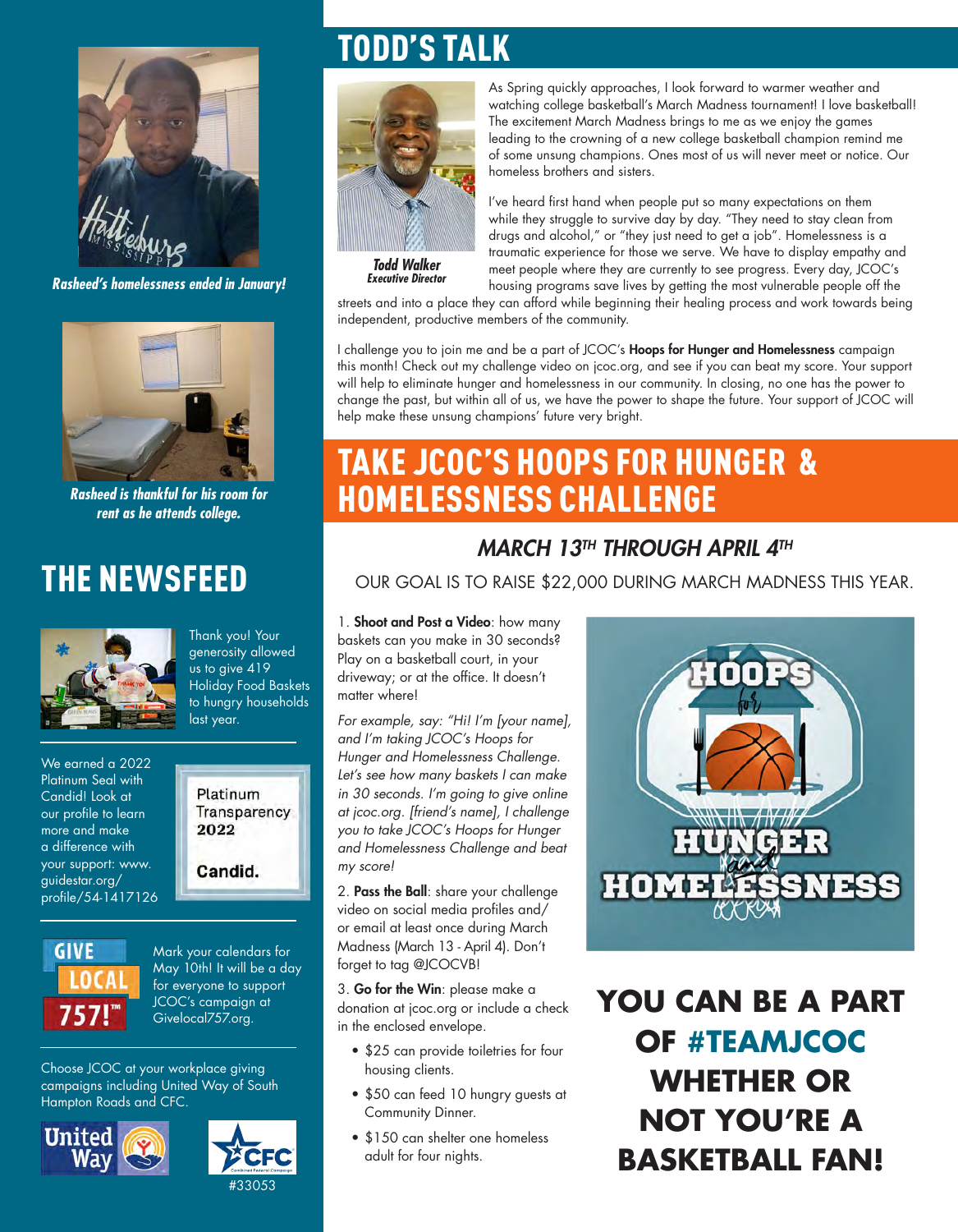## JAN'S SHOCK TURNS INTO SHELTER

"It's a bit of a shock," expressed Jan. This beautiful woman thoughtfully continued, "My hope is that I'll never be homeless again."

In 2019, the annual Point in Time Count identified 1,079 individuals experiencing homelessness in the Hampton Roads area (U.S. Department of Housing and Urban Development). Sadly, data from the City of Virginia Beach found the number of residents who reported being at risk of being homeless during the pandemic more than quadrupled compared to the year prior.

Jan became homeless in February 2020. The affordable housing shortage became her reality. While social distancing was on the forefront of everyone's minds, she couldn't find a shared living arrangement. Her friends opened their doors until October 2020. No stranger to hard work, this former hair salon owner and cook already had a fulltime job at a school as a night custodian as well as a part-time position at a bank doing Covid cleaning.

During this trying season, an acquaintance told Jan about JCOC's Emergency Housing (shelter). Unfortunately, she had to wait for an opening. Winter was coming. Jan had no choice but to park her car in a parking lot close to work and sleep underneath the false safety of a street light. When it was too cold, she dipped into meager savings to stay in a motel for a night or two at a time. Strained local family relationships didn't allow for an opportunity to stay with them.

Determined to have a home again where her teenage grandson could come visit, Jan continued looking for an affordable place while being promoted to head night custodian. Thankfully, a bed opened up for her in JCOC's shelter on February 3, 2021. "The day I got there I was so grateful," remembered Jan. "All the stress fell off my shoulders!"

Our Housing Support Specialists (HSS) began helping her work on a unique housing plan right away. This included applying for benefits Jan is qualified to receive. Moving day came in February 2022, just one week shy of a year later. They helped her move into a 3-bedroom townhouse in Virginia Beach. Jan was happy to already know her two roommates from shelter! One of them cleans for a living, and their home is spotless. JCOC also gave her a food box and a Welcome Home Basket full of new towels, bedding, pots, pans, dishes, and cleaning supplies. "I believe JCOC has my back no matter what", said an elated Jan.

Since moving out of Emergency Housing, Jan…

- Enjoys being grandma!
- Continues the habit of changing her sheets every Wednesday like our shelter clients do.
- Loves going and coming as she pleases.

JCOC has the only year round shelter in Virginia Beach for single homeless adults. It is based in the City of Virginia Beach's Housing Resource Center, and has 55 beds for individuals. Clients like Jan work with our HSS to obtain permanent housing, employment and other services needed to succeed.

Your gift of \$150 can shelter one of our Emergency Housing clients for four nights! Please give today.

## STAFF SPOTLIGHT: *MEET JCOC'S DAY SUPPORT TEAM*

![](_page_2_Picture_14.jpeg)

Nicole, Nina, and Humberto, all Housing Support Specialists, engage, assess, and connect individuals in Day Support to housing and other services needed to succeed. During the last fiscal year, this team helped 320 homeless individuals.

Nicole joined the JCOC team in 2011 as our Administrative Assistant. While studying for a Master of Social Work, she was promoted to Emergency Shelter Case Manager. Shortly after, she became a Housing Stabilization Case Manager, where she helped grow JCOC's Rapid Rehousing program. Nicole left for a short time before returning in 2018 to her current role. "[I like] meeting people where they are and helping them to transition to where they want to be," she shared. "I enjoy talking and hearing their stories; especially talking to the elderly and younger adults."

In 2018, Nina became a JCOC volunteer as part of her pursuit of a Bachelor of Science in Human Services. Just a few months later, she was offered an internship at JCOC to help complete her degree. During her internship, she was hired part-time to work in our Winter Shelter program. She was later promoted to fulltime as a Housing Locator with the Rapid Rehousing Team, and has since transitioned to Day Support. "I love coming to work every day to be able to bring hope to those who are feeling hopeless in their situation," she shared. "It's not easy being homeless."

Humberto was hired in 2019, but had previously led a weekly Bible study for our shelter clients as a volunteer for three years. He also has worked for Volunteers of America's Day Support and Winter Shelter programs.

Humberto enjoys "working closely with all the clients, encouraging them, helping them get off the streets and into housing and working alongside an amazing team!" His life action Bible verse is, "Love never fails."

This trio's hard work, dedication and passion for those we serve is evident each day. JCOC is grateful to have them on our team and look forward to their continued success.

![](_page_2_Picture_21.jpeg)

# SUPPORT AND SHOP amazonsmile

https://smile.amazon.com/ch/54-1417126

![](_page_2_Picture_24.jpeg)

#### JCOC COMMUNITY THRIFT

120 S. Plaza Trail, VA Beach

### SECOND CHANCE COMMUNITY THRIFT

5193 Shore Drive, VA Beach

![](_page_2_Picture_29.jpeg)

For more information about all of JCOC's services, visit jcoc.org.